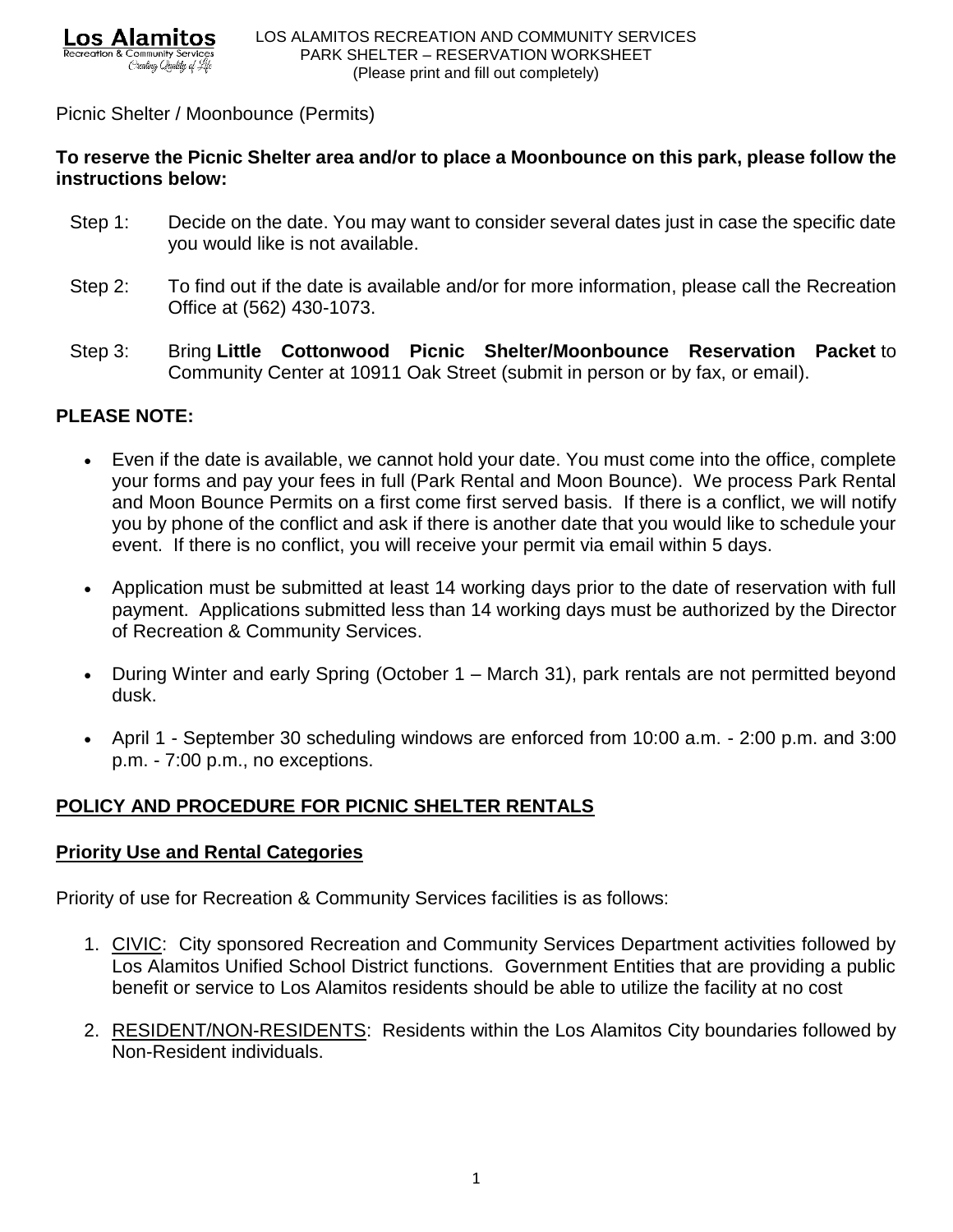| Shelter #1<br>(Large)  | Covered Picnic Shelter with 6 Tables and 4 Barbeques                                                                                                                                                                                                                                                                      |                                                            |  |
|------------------------|---------------------------------------------------------------------------------------------------------------------------------------------------------------------------------------------------------------------------------------------------------------------------------------------------------------------------|------------------------------------------------------------|--|
| Maximum Attendance: 50 |                                                                                                                                                                                                                                                                                                                           |                                                            |  |
|                        | Fees: \$35 (Residents) and \$50 (Non-residents) for 4 hours (4 hour increments are<br>at the discretion of the Recreation Department to be able to accommodate two (2)<br>reservations per day from April 1 – September 30). \$70 (Residents) and \$100<br>(Non-residents) for 4+ hours. There is a \$10 application fee. |                                                            |  |
| Shelter #2<br>(Small)  | <b>Covered Picnic Shelter with 2 Tables</b>                                                                                                                                                                                                                                                                               |                                                            |  |
| Maximum Attendance: 20 |                                                                                                                                                                                                                                                                                                                           |                                                            |  |
|                        | Fees: \$25 (Residents) and \$40 (Non-residents) for 4 hours (4 hour increments are<br>at the discretion of the Recreation Department to be able to accommodate two (2)<br>reservations per day from April 1 – September 30). \$50 (Residents) and \$80 (Non-<br>residents) for 4+ hours. There is a \$10 application fee. |                                                            |  |
| <b>Optional Fees</b>   | <b>Volleyball Court</b><br><b>Athletic Field</b><br><b>Basketball Court</b><br>Moonbounce Permit Fee (15 x 15)                                                                                                                                                                                                            | \$6 Per hour<br>\$6 Per hour<br>\$6 Per hour<br>\$25/event |  |

**Reservations will not be taken on the 4th of July, Spring Carnival, Easter Sunday, or any City Special Event, therefore the use of shelters will be on a first-come, first-served basis only.**

**Wipe down tables to ensure cleanliness of the facility after use. Alcohol is NOT permitted at City Parks.**

### **Cancellation Policy:**

Requests for cancellation must be received 14 days prior to your event. There will be a \$10 administrative charge for all cancellations. Refunds may take up to 30 days to be processed.

## **Other amenities at Little Cottonwood Park include the following:**

- Softball Field and Backstop
- 1 Basketball Court
- Restrooms
- Spacious Area
- 2 Playgrounds
- 2 Volleyball Courts
- Limited Parking

It is advisable to bring your own large trash bags as there is no guarantee that trash will be empty.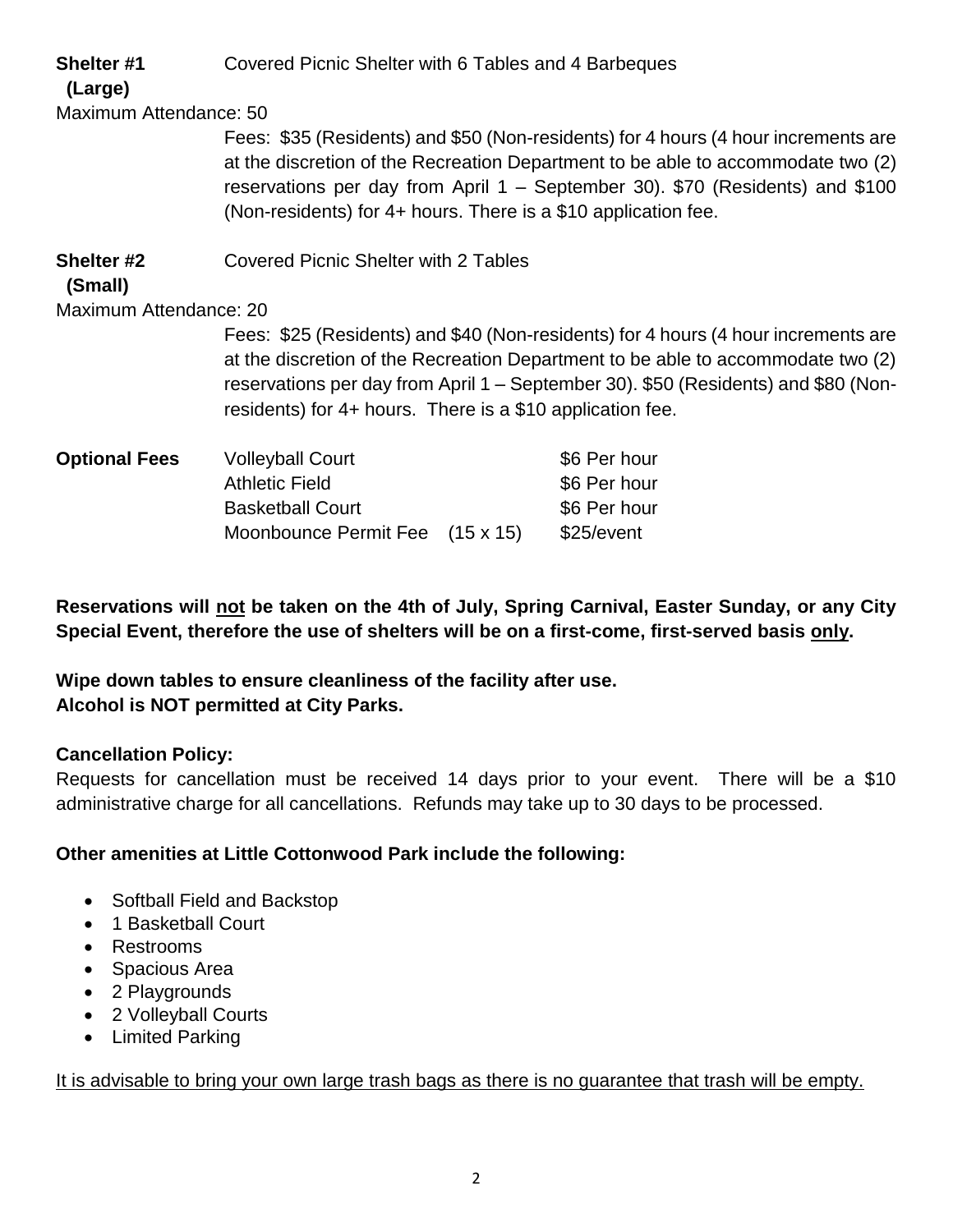**Are you planning an event with a Moonbounce (inflatable bounce house) at Little Cottonwood Park in the City of Los Alamitos? If so, please be aware of the following:**

- 1. A \$25 moonbounce permit fee must be submitted along with applicable shelter rental fees.
- 2. Applications may be submitted up to 12 months in advance of event.
- 3. The moonbounce fee of \$25 is non-refundable, even in the event of inclement weather or cancellation.
- 4. Only one permit per day, per large shelter will be allowed.
- 5. Moonbounce vendor must provide a Certificate of Insurance listing the "City of Los Alamitos/City of Los Alamitos its officers, agents, employees and volunteers" as additionally insured for a minimum of \$1,000,000 occurence/ \$2,000,000 aggregate.
- 6. Permits shall not be transferred, assigned or sublet. Permit and moonbounce vendor rental reservation must be in the same name.
- 7. Permit will NOT be issued until the name of the moonbounce company is submitted, the certificate of insurance is valid and reservation has been confirmed.
- 8. Moonbounce vendor's generator MUST be gas-powered.
- 9. Moonbounce may not be any larger than a standard size moonbounce, approximately 15' x 15'.
- 10.Extreme, maze, three-in-one, water, or obstacle course type moonbounces are NOT permitted.
- 11.Moonbounce company is NOT allowed to drive onto the park.
- 12.Permit is not a reservation of space for the equipment. It is a permit to have the equipment on the park.

### **If you do not bring all of the forms with you, you can fill them out at the Community Center when you book your shelter. Please allow at least 20 minutes to complete the process.**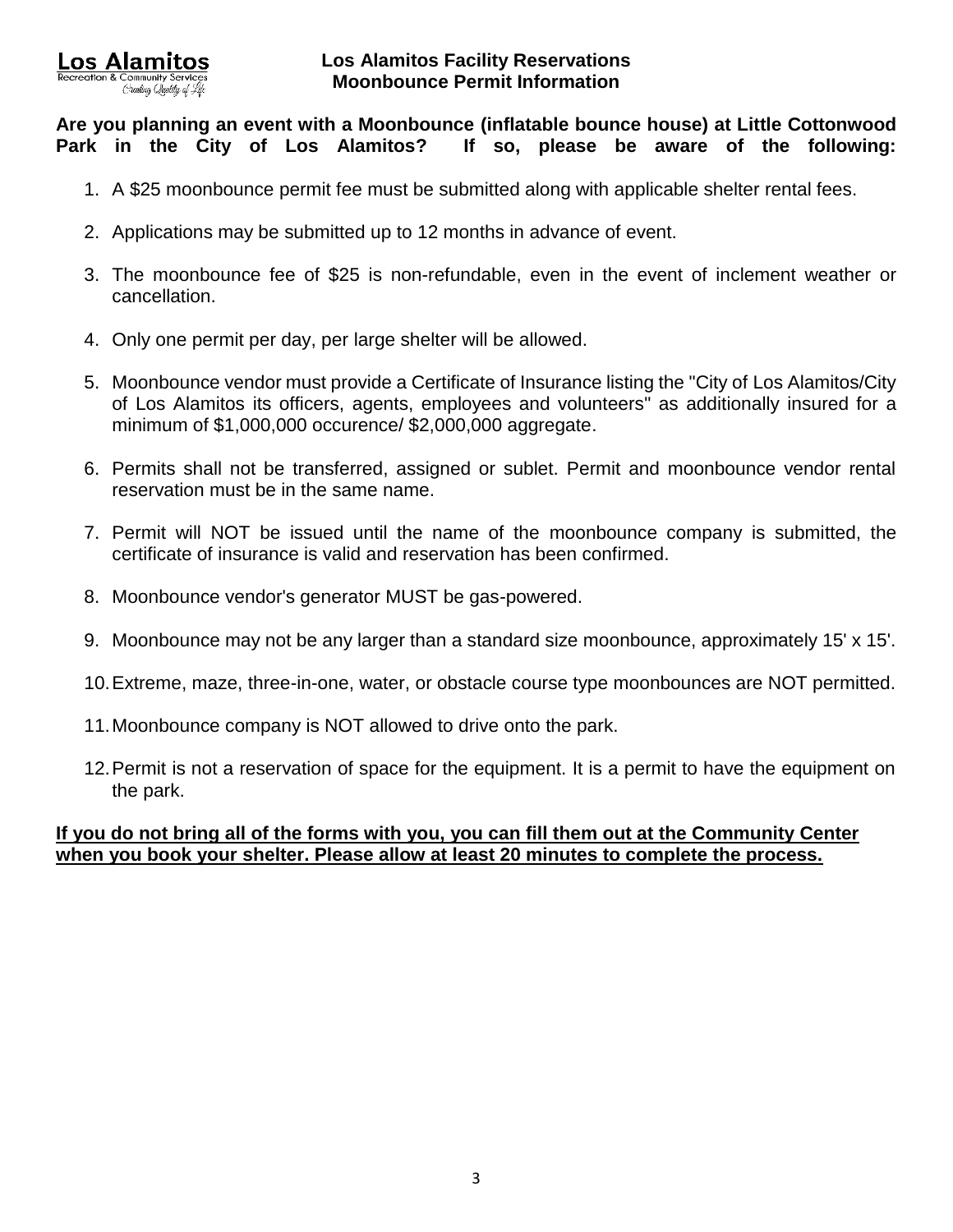| <b>Los Alamitos</b><br><b>Recreation &amp; Community Services</b><br>Creating Quality of Life                                                                                                                                                                                                                                                                                                                                                                                                                                                                                                                                                                                                                                                                                                                    | PICNIC SHELTER &/OR MOONBOUNCE RESERVATION APPLICATION<br>Alcohol is <b>NOT</b> permitted in City parks (Please print and fill out completely)                                                                                                                        | LOS ALAMITOS RECREATION AND COMMUNITY SERVICES |  | (Office Use Only)<br>Applicaton Rcvd:<br>App. Fee Paid: |  |
|------------------------------------------------------------------------------------------------------------------------------------------------------------------------------------------------------------------------------------------------------------------------------------------------------------------------------------------------------------------------------------------------------------------------------------------------------------------------------------------------------------------------------------------------------------------------------------------------------------------------------------------------------------------------------------------------------------------------------------------------------------------------------------------------------------------|-----------------------------------------------------------------------------------------------------------------------------------------------------------------------------------------------------------------------------------------------------------------------|------------------------------------------------|--|---------------------------------------------------------|--|
|                                                                                                                                                                                                                                                                                                                                                                                                                                                                                                                                                                                                                                                                                                                                                                                                                  | Event Date: _________________________________ Estimated Attendance: ____________                                                                                                                                                                                      |                                                |  |                                                         |  |
|                                                                                                                                                                                                                                                                                                                                                                                                                                                                                                                                                                                                                                                                                                                                                                                                                  | Check One (Little Cottonwood Park):     Large Shelter     Small Shelter     Moon Bounce                                                                                                                                                                               |                                                |  |                                                         |  |
|                                                                                                                                                                                                                                                                                                                                                                                                                                                                                                                                                                                                                                                                                                                                                                                                                  | Ball Diamond   Athletic Field   Volleyball Court   Basketball Court                                                                                                                                                                                                   |                                                |  |                                                         |  |
| *Please note: a 2 hour time frame is required for Cottonwood Park field and court requests.                                                                                                                                                                                                                                                                                                                                                                                                                                                                                                                                                                                                                                                                                                                      |                                                                                                                                                                                                                                                                       |                                                |  |                                                         |  |
|                                                                                                                                                                                                                                                                                                                                                                                                                                                                                                                                                                                                                                                                                                                                                                                                                  | Picnic Shelter Start Time: ____________ am/pm End Time: _________ am/pm                                                                                                                                                                                               |                                                |  |                                                         |  |
| Moonbounce: Start Time: ____________ am/pm End Time: ________ am/pm<br>(Delivery and pick up must be during your event time only)                                                                                                                                                                                                                                                                                                                                                                                                                                                                                                                                                                                                                                                                                |                                                                                                                                                                                                                                                                       |                                                |  |                                                         |  |
|                                                                                                                                                                                                                                                                                                                                                                                                                                                                                                                                                                                                                                                                                                                                                                                                                  |                                                                                                                                                                                                                                                                       |                                                |  |                                                         |  |
| REMEMBER: 1. Picnic Shelter fees are based on consecutive hours starting from your Start Time to your End Time. The time you<br>indicated as your Start Time will be the time you will be allowed to set up: NO EXCEPTIONS. 30 minutes is the required clean up time<br>for Little Cottonwood Park. Everyone must be out of the picnic area by the End Time. 2. This is NOT a reservation of space for the<br>moonbounce equipment. It is a permit to have the moonbounce equipment at the park. Moonbounce generator MUST be gas powered.<br>Moonbounce vendor must provide a Certificate of Insurance listing the "City of Los Alamitos its officers, agents, employees and<br>volunteers" as additionally insured for a minimum of \$1,000,000 occurrence/ \$2,000,000 aggregate.<br>Non Resident<br>Resident |                                                                                                                                                                                                                                                                       |                                                |  |                                                         |  |
|                                                                                                                                                                                                                                                                                                                                                                                                                                                                                                                                                                                                                                                                                                                                                                                                                  |                                                                                                                                                                                                                                                                       |                                                |  |                                                         |  |
| Address:_____________                                                                                                                                                                                                                                                                                                                                                                                                                                                                                                                                                                                                                                                                                                                                                                                            | Street/City/Zip Code                                                                                                                                                                                                                                                  |                                                |  |                                                         |  |
|                                                                                                                                                                                                                                                                                                                                                                                                                                                                                                                                                                                                                                                                                                                                                                                                                  | Day Phone: (120) 2020 2020 Evening Phone: (2002) 2020 2020 2021 Phone: (2002) 2020 2020 2021 2020 2021 2020 20                                                                                                                                                        |                                                |  |                                                         |  |
|                                                                                                                                                                                                                                                                                                                                                                                                                                                                                                                                                                                                                                                                                                                                                                                                                  |                                                                                                                                                                                                                                                                       |                                                |  |                                                         |  |
|                                                                                                                                                                                                                                                                                                                                                                                                                                                                                                                                                                                                                                                                                                                                                                                                                  |                                                                                                                                                                                                                                                                       |                                                |  |                                                         |  |
|                                                                                                                                                                                                                                                                                                                                                                                                                                                                                                                                                                                                                                                                                                                                                                                                                  |                                                                                                                                                                                                                                                                       |                                                |  |                                                         |  |
| <b>Estimated Attendance:</b>                                                                                                                                                                                                                                                                                                                                                                                                                                                                                                                                                                                                                                                                                                                                                                                     |                                                                                                                                                                                                                                                                       |                                                |  |                                                         |  |
| Fundraising event? (non-profit only)                                                                                                                                                                                                                                                                                                                                                                                                                                                                                                                                                                                                                                                                                                                                                                             | <b>YES</b>                                                                                                                                                                                                                                                            | <b>NO</b>                                      |  |                                                         |  |
| If yes, what will net proceeds be used for?                                                                                                                                                                                                                                                                                                                                                                                                                                                                                                                                                                                                                                                                                                                                                                      |                                                                                                                                                                                                                                                                       |                                                |  |                                                         |  |
| Open to the public?                                                                                                                                                                                                                                                                                                                                                                                                                                                                                                                                                                                                                                                                                                                                                                                              | <b>YES</b><br><b>NO</b>                                                                                                                                                                                                                                               |                                                |  | l yes<br><b>NO</b>                                      |  |
|                                                                                                                                                                                                                                                                                                                                                                                                                                                                                                                                                                                                                                                                                                                                                                                                                  |                                                                                                                                                                                                                                                                       |                                                |  |                                                         |  |
| per permit.                                                                                                                                                                                                                                                                                                                                                                                                                                                                                                                                                                                                                                                                                                                                                                                                      | Please note: Large Shelter & Small Shelter require 14-day notice for cancellation w/\$10 admin fee. Cancellations requested<br>less than 14 days prior to event date are non-refundable. A \$10 fee will be applied to transfers; only one transfer will be permitted |                                                |  |                                                         |  |
| OFFICE USE ONLY (Do not write below this line)                                                                                                                                                                                                                                                                                                                                                                                                                                                                                                                                                                                                                                                                                                                                                                   | Large Shelter Fees (Resident: 4 hours \$35, 4+ hours \$70), (Non-Res: 4 hours \$50, 4+ hours \$100)\$                                                                                                                                                                 |                                                |  |                                                         |  |
| <b>PAYMENT RECEIVED</b>                                                                                                                                                                                                                                                                                                                                                                                                                                                                                                                                                                                                                                                                                                                                                                                          | <b>CASH</b><br><b>VISA</b><br>МC                                                                                                                                                                                                                                      | <b>DISC</b><br>CHECK#                          |  | TOTAL FEES \$                                           |  |
| Credit Card #:                                                                                                                                                                                                                                                                                                                                                                                                                                                                                                                                                                                                                                                                                                                                                                                                   |                                                                                                                                                                                                                                                                       |                                                |  | Receipt #<br>$Exp:$ $CVV:$                              |  |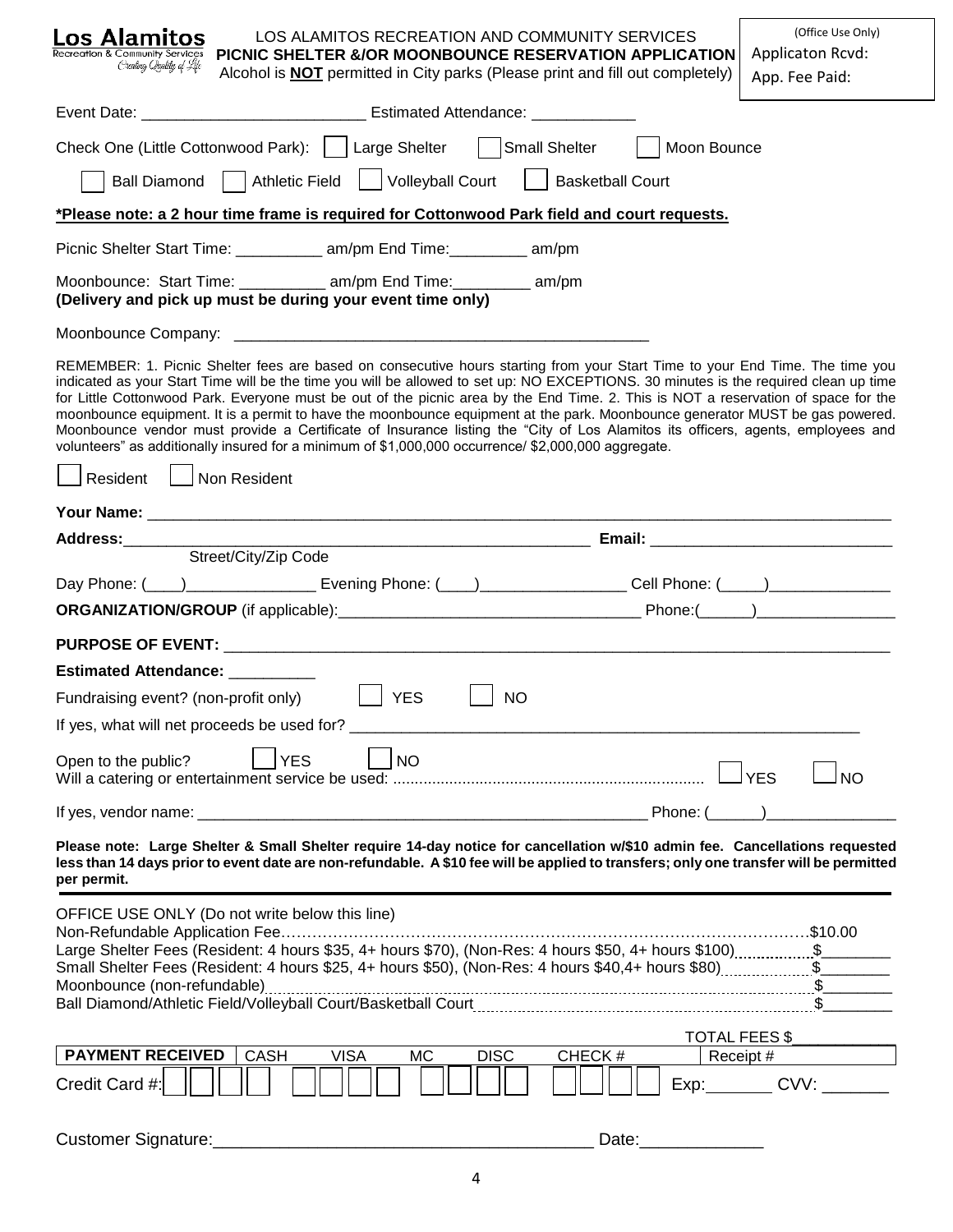

Use of City Facilities Indemnification I, \_\_\_\_\_\_\_\_\_\_\_\_\_\_\_\_\_\_\_\_\_\_\_\_\_\_\_\_, hereby certify that I am authorized to sign contracts on my own behalf or that of the organization listed herein which I represent. I further certify that I have read and understand the rules, agreements, conditions and terms of the City of Los Alamitos Application for use of City facilities. In consideration for my or my organization's use of the facilities and/or property owned or operated by the City as listed below, I, the undersigned, hereby agree on behalf of myself and/or my organization, if any, as follows:

- 1. This reservation contract is issued in accordance with the policies outlined in the Facility Use Agreement, as established by the City Council, Parks, Recreation & Cultural Arts Commission (collectively, "City"). I understand that ALL reservation forms MUST BE SIGNED before consideration of use approval, that SUBMISSION OF A RESERVATION REQUEST DOES NOT CONSTITUTE APPROVAL, and that a copy of my application will be returned to me after approval or denial.
- 2. I hereby agree that I, my heirs, executors, and assigns, the organization's members and guests and their heirs, executors and assigns will not make claim against, sue, attach the property of, or prosecute the City and its employees, officers, officials, volunteers, agents, and contractors for emotional distress, bodily injury, or death to myself or the organization's members or guests, or property damage arising out of any actions, including negligent acts, by any employees, officers, officials, volunteers, agents, and contractors in connection with my participation in this activity.
- 3. In addition, I hereby release and discharge the City of Los Alamitos and its employees, officers, officials, volunteers, boards, departments, agents, and contractors from all actions, claims, or demands I, my heirs, distributes, guardians, legal representatives, or assigns now have, or may hereafter have, for emotional distress, bodily injury, or death to myself or property damage resulting from my participation in the activities conducted pursuant to this proposed use of a City facility.
- 4. In the event of a facility cancellation by the group/person, a charge will be deducted from fees and/or deposit monies collected, as outlined in the Facility Use Agreement.
- 5. **Release, Waiver and Assumption of Risk -** I fully understand that my/my child's participation in the events/programs/classes/facility/field and park shelter rentals listed below, exposes me/my child/guests to the risk of personal injury, death or property damage. I hereby acknowledge that I/my child/guests am/is voluntarily participating in this events/programs/classes/facility/field and park shelter rentals and agree to assume any such risks. I hereby release, discharge and agree not to sue the City of Los Alamitos or LAUSD or Military Department of the State of California and each of their respective officers, agents, employees, representatives, board members, volunteers and sponsors for any injury, death or damage to or loss of personal property arising out of, or in connection with my/my child's/ guests participation in the event/program/class/facility/field and park shelter rentals from whatever cause, including the active or passive negligence of City of Los Alamitos or LAUSD or Military Department of the State of California and each of their respective officers, agents, employees, representatives, board members, volunteers and sponsors, or any other participants in the events/programs/classes/facility/field and park shelter rentals. The parties to this agreement understand that this document is not intended to release any party from any act or omission of "gross negligence," as that term is used in applicable case law and/or statutory provision. In consideration for being permitted to participate in the event/program/class, I hereby agree, for myself, my heirs, administrators, executors, assigns, and agents that I shall indemnify and hold harmless City of Los Alamitos or LAUSD or Military Department of the State of California and each of their respective officers, agents, employees, representatives, board members, volunteers and sponsors, from any and all claims, demands, actions or suits arising out of or in connection with my participation in the event/program/class. I also grant my irrevocable right and permission with respect to photographs, videos, motion pictures, and/or sound recordings being taken of myself/my child/guests. I further certify that said person/minor is in good health and has no physical or other impediment which would endanger him/her from participating in such an activity. I hereby consent to any x-ray, examination, anesthetic, medical or surgical diagnosis or treatment and hospital care to be rendered to myself/my child by a physician or hospital selected by staff for any injury or incident arising out of or connect with this event/program/class. The City of Los Alamitos has put into place preventative measures and protocols to protect program participants from the spread of COVID-19; however, the City of Los Alamitos cannot guarantee that you or your child will not become infected with COVID-19. Further, attending the recreation program could increase your risk and your child's risk of contracting COVID-19. By signing this Liability Release and Assumption of Risk, I acknowledge the contagious nature of COVID-19 and voluntarily assume the risk that my child and I may be exposed to or infected by COVID-19 by attending the recreation program and that such exposure or infection may result in personal injury, illness, permanent disability, and death. I understand that the risk of becoming exposed to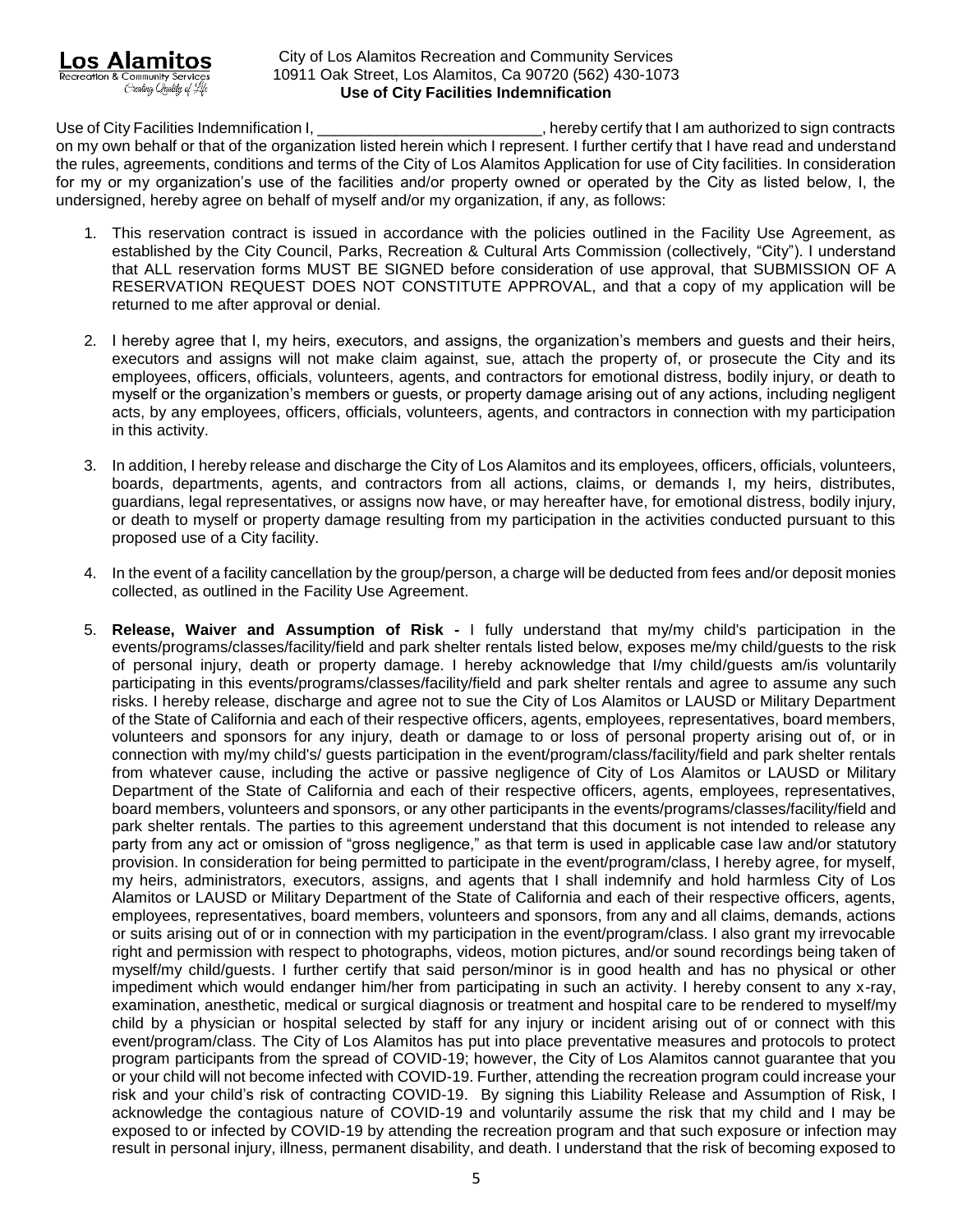or infected by COVID-19 at the recreation program may result from the actions, omissions, or negligence of myself and others, including, but not limited to, the City of Los Alamitos, its officers, agents, and employees, and other program participants and their families. I voluntarily agree to assume all the foregoing risks and accept sole responsibility for any harm, injury, or damage that may befall my child or myself relating to me or my child's attendance to the recreation program. On my behalf, and on behalf of my child/guests, I hereby release, covenant not to sue, discharge, and hold harmless the City of Los Alamitos, its officers, agents, and employees (collectively "Released Parties") from any and all claims, including all liabilities, actions, damages, costs or expenses of any kind arising out of or relating to my child's attendance to the recreation program ("Claims"). I understand and agree that this Liability Release and Assumption of Risk includes any Claims based on the actions, omissions, or negligence, whether passive or active, of the Released Parties and irrespective of whether a COVID-19 infection occurs before, during, or after me or my child's attendance at events/programs/classes/facility/field and park shelter rentals.

6. I have been given a complete copy of the Facility Use Agreement policy.

I CERTIFY THAT I HAVE RECEIVED, READ AND UNDERSTAND THIS DOCUMENT, THE FACILITY USE AGREEMENT AND ALL OTHER DOCUMENTS GIVEN TO ME BY THE CITY IN CONNECTION WITH MY APPLICATION TO USE A CITY FACILITY. I, THE UNDERSIGNED, ON BEHALF OF THE BELOW-LISTED ORGANIZATION (IF APPLICABLE) DO HEREBY AGREE THAT MY GUESTS AND I WILL ABIDE BY THE POLICIES GOVERNING THE USE OF THIS FACILITY AND WILL BE RESPONSIBLE FOR ANY DAMAGES TO THE FACILITY, FURNITURE, OR EQUIPMENT CAUSED BY OUR OCCUPANCY OF THE PREMISES.

| APPLICANT'S SIGNATURE: | DATE:                          |
|------------------------|--------------------------------|
| ORGANIZATION/GROUP:    |                                |
|                        | Cell Phone Number: (Call 2014) |